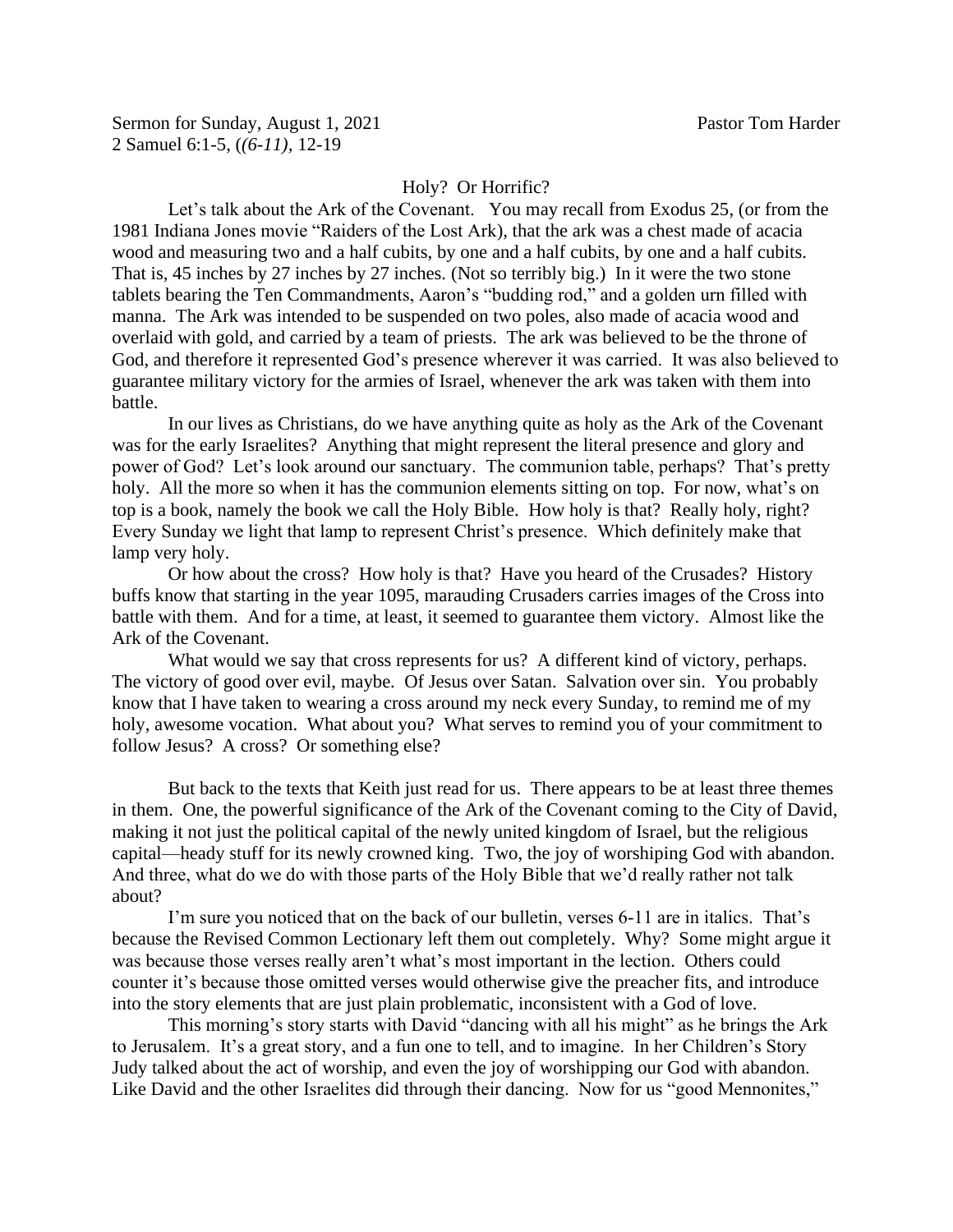dancing itself is supposed to be problematic. It makes our bodies move too much. It's too sensual, or even out of control. Of course, when we find the great King David himself "dancing with all his might" as they bring the holy Ark of the Covenant to Jerusalem, even we good Mennonites aren't sure what to do with that. Maybe, dancing as part of worship is okay in certain circumstances.

What might it look like, what would or could or should it look like, for us to worship God with joyful abandon? Does simply standing when we sing qualify? How about singing "with all our might," at the top of our voices, like we did just now with "606" (since we don't or won't or can't dance)? How about raising our hands in a gesture of praise and surrender? How about . . . you fill in the blank. I don't have any answers for you today, I'm simply leaving you with the question.

But then in verse 6 we run headlong into this buzz saw of a problem. The priest Abinidab's two sons, Uzzah and Ahio, are carefully guiding the brand new cart on which the Ark of the Covenant is riding. It sounds like one of the oxen pulling the cart may have stumbled. Causing the cart to "shake." Putting the Ark of the Covenant at risk of falling off. Abinidab's son Uzzah, who was walking behind the cart, did what any of us would have done. He reached out his hand to keep the Ark of the Covenant from falling. Touching it in the process. Well guess what? You just don't do that. We're told that "The anger of the Lord was kindled against Uzzah; and God struck him there because he reached out his hand to the ark, and he died there beside the ark of God." No! Uzzah thought he was doing the right thing. And we thought (or at least I thought) that our God was a God of love and mercy, NOT of petty anger and violent retaliation.

What do we do with this? Here at least are a couple of possibilities. Some scholars remind us that the Holy Bible is a collection of different types of literature. You've got history, you've got poetry, you've got wisdom sayings, you've got Gospels, you've got letters. And, scholars say, this story in 2 Samuel just may come from a very ancient form of literature, namely mythology, some of which got incorporated into this otherwise fun, lovely story of David taking the Ark to Jerusalem. So maybe the lectionary editors were justified in leaving this part out, it wasn't all that germane or central to the main story. After all, it was "just" mythology.

Other scholars say "not so fast!" Uzzah should have known better than to touch it, that he got what he deserved. And after all the Bible is full of stories where God gives people what they deserve.

Still others counter that it wasn't Uzzah's fault, that he got in the way of some seriously poor planning by whoever decided to put the most holy Ark on a cart pulled by oxen, rather than carried reverently by priests. God was already miffed. Uzzah was just in the wrong place at the wrong time.

Right now at least, and it might surprise you, I'm inclined to go with a combination of the these last two explanations. And here is my proposed combination.

We all too easily take the holiness and majesty and "otherness" of God for granted. We start treating God like he's little more than our best friend or fraternity brother. We end up forgetting that, as the oldy praise song says, "our God is an awesome God." Maybe it's not our prerogative to say whether God can or cannot be angry, and with whom. Maybe we're way too presumptuous and casual in our worship. Listen to what one of my favorite writers, Annie Dillard, has to say about this highly presumptuous temptation.

*On the whole, I do not find Christians, outside of the catacombs, sufficiently sensible of conditions. Does anyone have the foggiest idea what sort of power we so blithely invoke? Or, as*